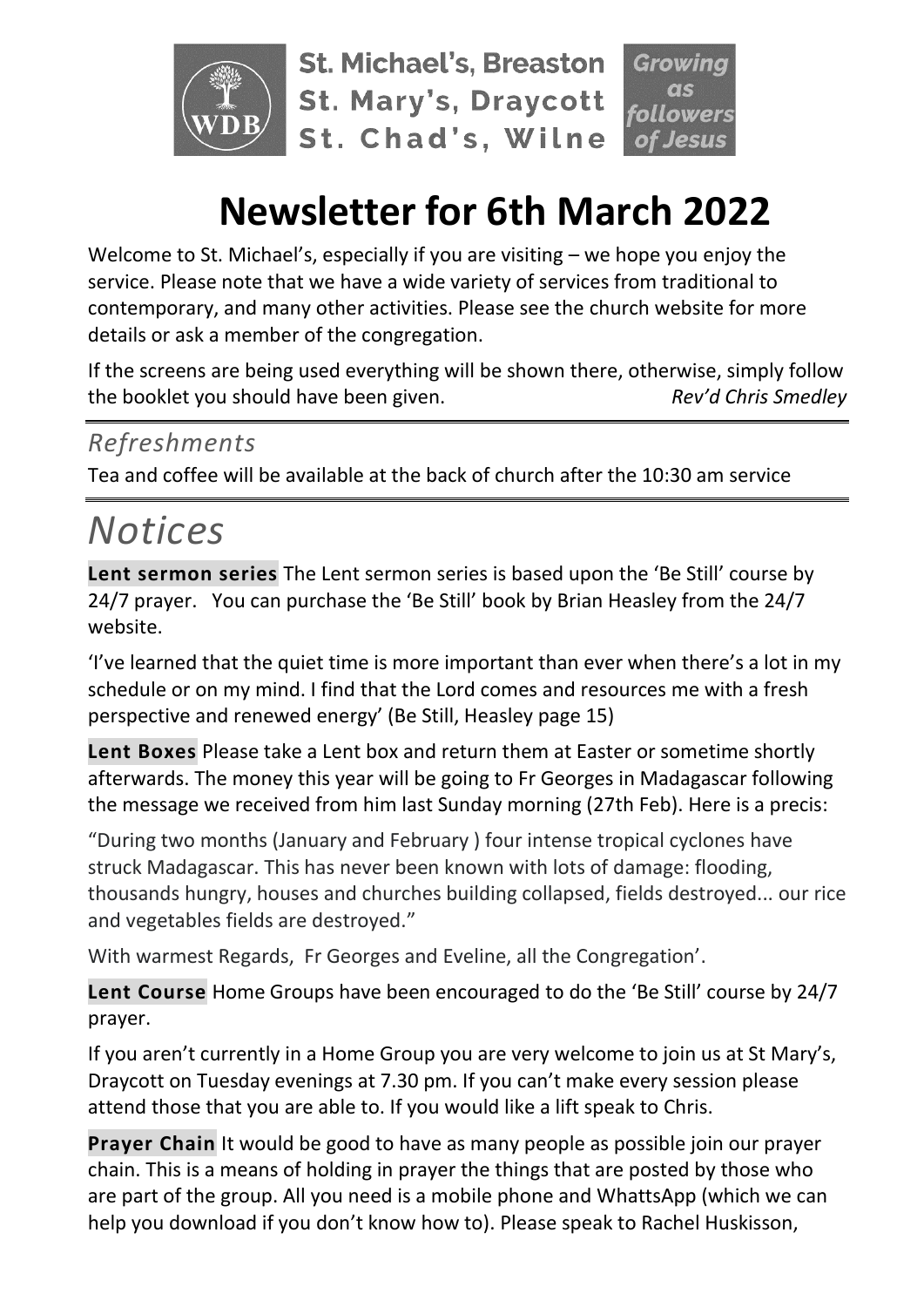Chris or contact the office if you'd like to join this. We need all the prayer support we can get.

**Evensong – change of time** Evensong will move back to 6.30 pm starting in April.

**PCC Secretary – Breaston** Jonathan Lupton has been PCC Secretary for twelve years but has decided to stand down from this role at the Annual Meeting on 25 April. We are incredibly grateful to Jonathan for his diligence and efficiency during this time. If you feel that this is a role that you could take on please speak to either Jonathan or Chris.

**Parish Safeguarding Officer– Breaston** Claire Collishaw will be stepping down as PSO due to increased work commitments. She has done a great job getting our policies and personal details up to date. We need to appoint a new PSO. If you have experience in this area and could help, please speak to Claire, Chris or one of the Wardens.

**Volunteers needed for Family Messy Church – Draycott** Steve and Jodie are looking for volunteers to help run Messy Church which will take place at Draycott Methodist Church from Thursday 12th May. This will run every second Thursday of the month. Please speak to either Chris, Jodie or Steve for further details.

**Help required** We are going to be running Experience Easter for 4 classes from Firfield Primary School at St Michael's, Breaston on Tuesday 5th April and we are asking for volunteers to help with this amazing opportunity. It would run for a full day in order to accommodate the four classes that would like to attend. If you can help, please contact one of us ASAP. Thank you in advance, Steve, Chris & Jodie.

**Conversations about Evangelism** The purpose of this evening is to have an open conversation about how we as a church can effectively share the Christian faith with our communities. Please join us on Monday 14th March at 7:15pm. All welcome especially those who may not feel confident in this area but have a desire to see people coming to faith.

**Daily Prayer:** We hold a short service of Daily Prayer on our public Facebook page from **Monday to Thursday** only starting at 9:30 am. We are currently using the 'Northumbrian Community Daily Prayer' which is available on the internet. Alternatively, you can purchase the service book. The readings we will be having are as follows:

|      | On Facebook    |                   |             |                | Not on Facebook |             |
|------|----------------|-------------------|-------------|----------------|-----------------|-------------|
| w/c  | Mon            | Tue               | Wed         | Thu            | Fri             | Sat         |
| 27th | Lev 19:1-18,   | <b>Isa 55:10-</b> | Jonah 3,    | Esther $14:1-$ | Ezek 18:21-     | Deut 26:16- |
| Feb  | Matt 25:31-end | 11. Matt 6:7-     | Luke 11:29- | 14, Matt 7:7-  | 28, Matt        | end, Matt   |
|      |                | 15                | 32          | 12             | $5:20 - 26$     | $5:43$ -end |

#### *All other service details are at the end of the newsletter*

**Men's Danger Club** Our next event travels back in time to the building of the canals in this area. There is a Lock Keeper's cottage in Sandiacre, built in 1779 which is maintained by local people and thanks to them the proposed demolition was prevented. It's a fascinating story about the people who lived there, how they lived and how the building has been preserved. Join us at St. Michael's Church Hall on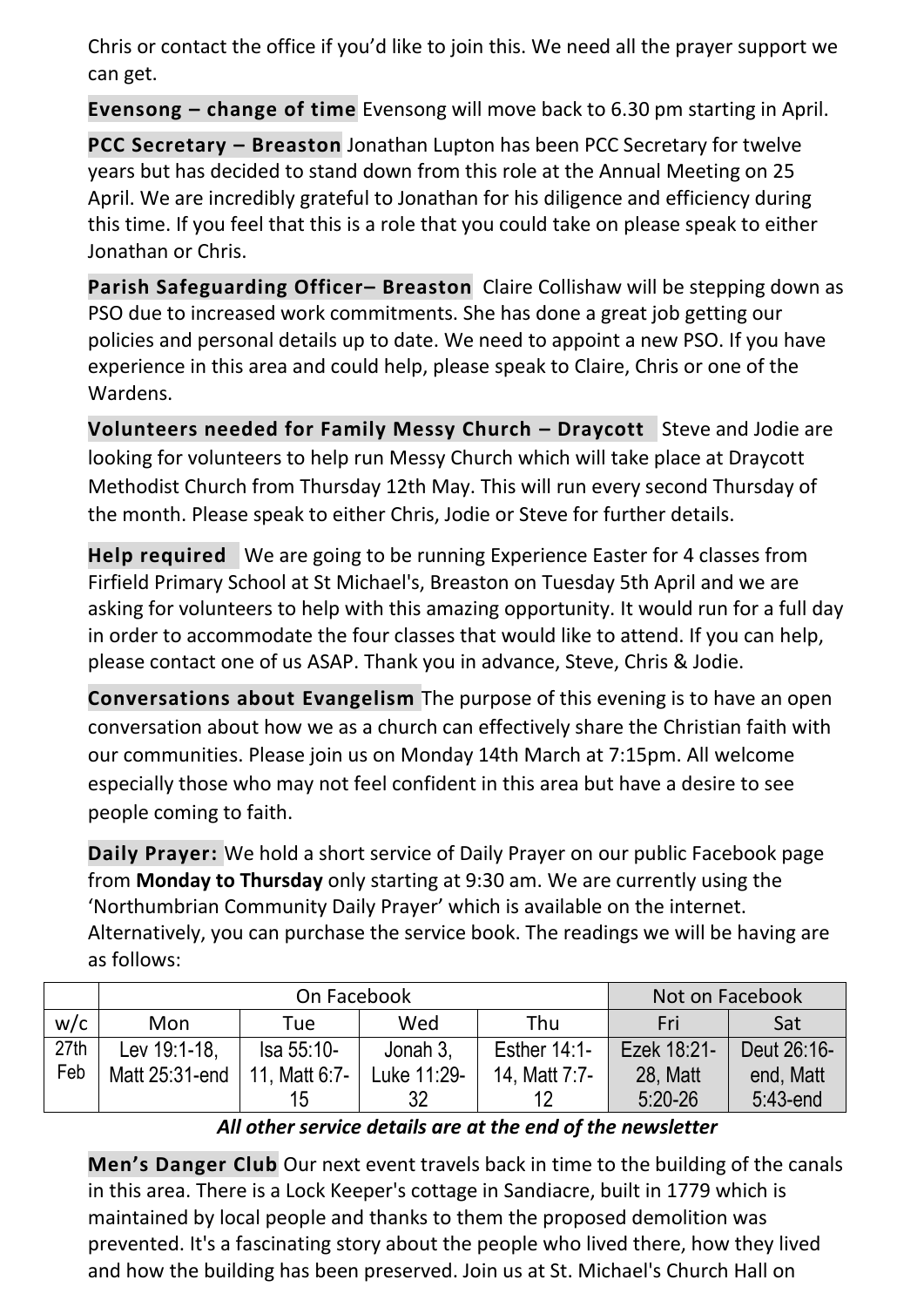Friday 25th March at 7:30 pm. Only £5.00 which includes a pint and a donation to the Association. Looking forward to seeing you there. Please contact me on 07887 389 779 or see me in church. *John Skinner*

**Getting Involved** Would you like to be involved in any of the following areas? If so, please speak to Chris or one of the Wardens.

- Welcoming
- Serving refreshments
- Arranging flowers
- Operating audio-visual equipment
- Operating sound equipment
- Leading the services
- Leading intercessions
- Reading the Scriptures
- Preaching
- Prayer ministry

**Giving Envelopes** Most of our giving at St Michael's is now by direct bank credit or contactless inside the church. The use of cash has reduced hugely in the last 2 years. The cost of buying pre-printed envelopes is now disproportionate to the funds given this way so we are discontinuing buying these. A supply of blank envelopes will be available at the back of the church so you can continue to give in this way if you prefer. Please enter your giving number, seal the envelope and include it in the offertory. If you can switch to cheques, BACS or contactless it would be very much appreciated. As I'm sure you will understand, handling cash, opening envelopes, recording bankings and making weekly trips to the bank is time consuming and less secure than electronic banking.

Many thanks for your cooperation *Paul Stuttle, Treasurer*

## *Giving*

We are most grateful for your continued financial support in these challenging times. It really is greatly appreciated!

Please do consider giving by standing order, BACS or cheque if possible. This reduces cash handling and physical journeys to the bank which is much safer for all involved. If you feel able to give a one-off gift or to increase your giving by standing order, that would also be greatly appreciated. Thank you.

Please contact the Treasurer at [treasurer@wdbchurches.org.uk](mailto:treasurer@wdbchurches.org.uk) or the church office at [office@wdbchurches.org.uk](mailto:office@wdbchurches.org.uk) for bank details or Gift Aid forms.

If you have a smartphone, you can also give using your mobile phone by scanning this code for St. Michael's but please be aware that a service charge is deducted by the provider:  $\rightarrow \rightarrow \rightarrow \rightarrow \rightarrow \rightarrow$ 

**Donate while you shop online!** You can now donate to St. Michael's when you shop online, at no extra cost to yourself. It works with Amazon (via Amazon Smile) and a host of other retailers via EasyFundRaising. Details are on the [church website](http://www.stmichaelsbreaston.org.uk/index.php/113-news/236-giving-online). It's

very easy to set up. **Why not make your online shopping benefit the church?** Just click the logo →→→→→→→→→



*Scan to give online*